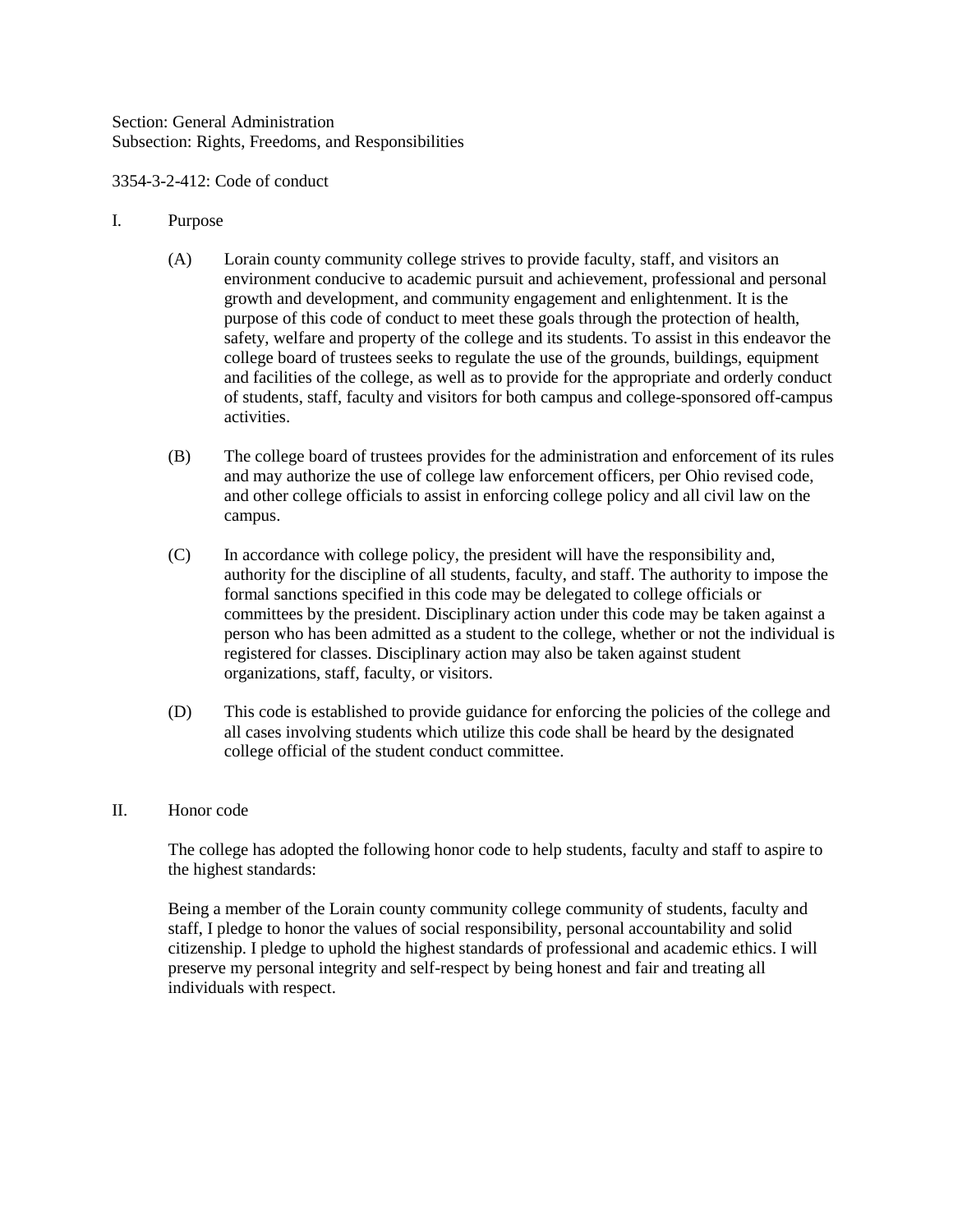### III. Lccc Expectations:

Lccc students are expected to:

- (A) Adhere to the rules, regulations, and policies set forth in this code;
- (B) Be knowledgeable of and accountable for information contained in the college catalog.
- (C) Adhere to the academic standards of the college, division/program, and all individual course standards;
- (D) Be subject to city, state, and federal laws while at Lccc. Allegations, charges or violations of those laws may also be violations of the Lccc code of conduct. In such cases Lccc may sanction under the code of conduct independently of criminal proceedings concerning the same conduct. Such sanctions may be imposed even if a criminal proceeding is not yet resolved or is resolved in the favor of the student, staff, faculty or visitor;
- (E) Remain subject to the code of conduct even if a student withdraws from Lccc while a matter is pending;
- (F) Assume that an attempt to commit a violation of a prohibited behavior will be treated as if the attempted violation had been completed.
- (G) Be respectful of the rights of others, especially the right to teach and the right to learn.
- (H) Attend courses for which they are registered. Students should consult the course syllabus or program handbook for the specifics of attendance policy for each course.
- (I) Remain in the classroom at least fifteen minutes after the class starting time, or according to program or divisional policy, unless notified otherwise in the event of instructor absence.
- (J) Understand only registered students or other authorized persons are permitted in classrooms, labs, or other instructional facilities. Children who are in any campus facility must be supervised by a responsible person at least sixteen years of age or older.

Lccc Faculty and Staff are expected to:

- (A) Be knowledgeable of and demonstrate through their behavior the values set forth in the college's mission and vision.
- (B) Adhere to the rules, regulations and policies set forth in this code.
- (C) Be knowledgeable of and accountable for information contained in the college's policies and procedures.
- (D) Be subject to city, state and federal laws while employed with Lccc. Allegations, charges or violations of those laws may be violations of the Lccc code of conduct. In such cases,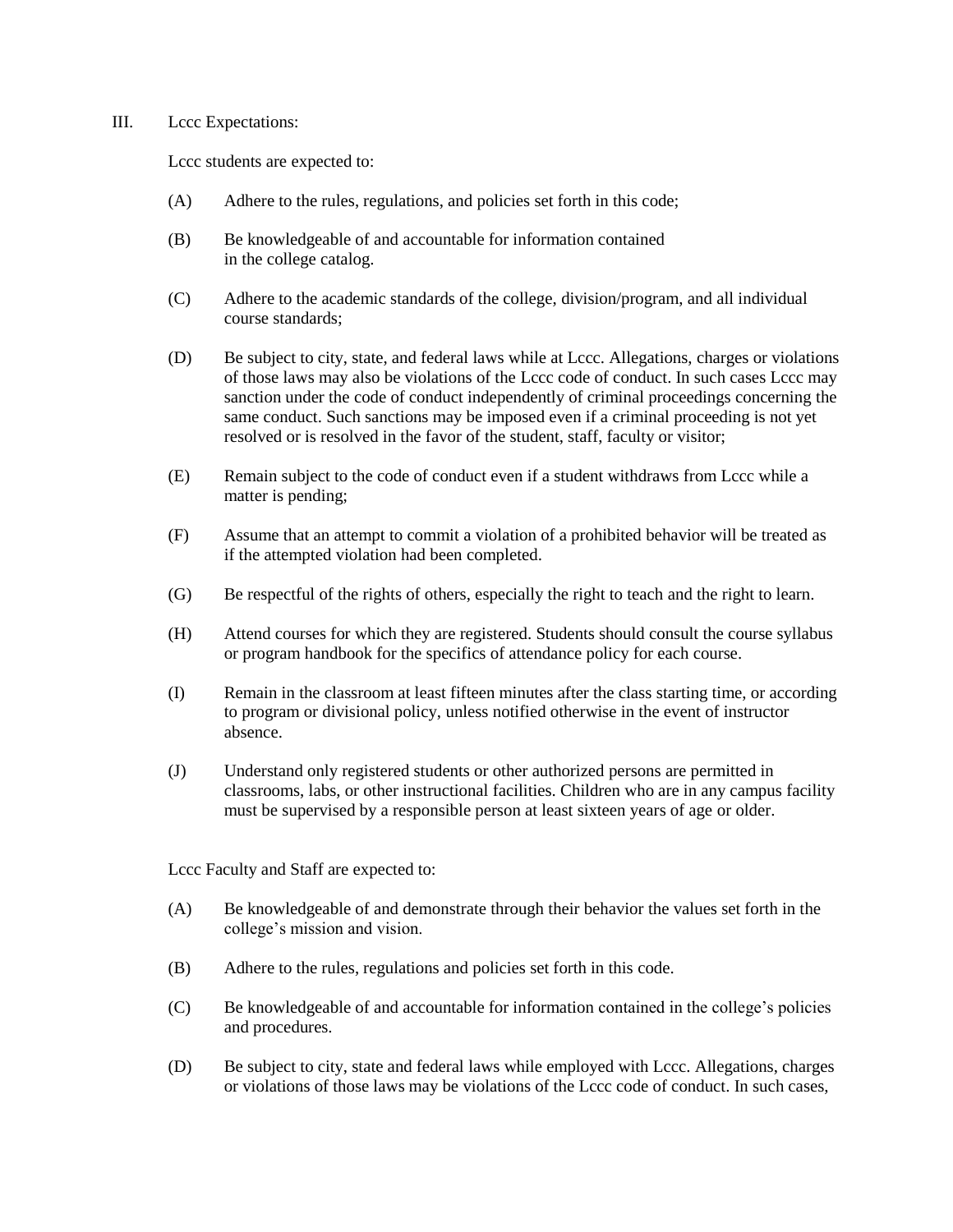Lccc will take each case under consideration and may impose sanctions deemed appropriate.

- (E) Assume that an attempt to commit a violation of a prohibited behavior will be treated as if the attempted violation had been completed.
- (F) Be respectful of the rights of others; be respectful to coworkers, supervisors, administrators, students, and visitors.

### IV. Lccc Responsibilities

- (A) Protect the rights of all members of the college community;
- (B) Educate all members of the college community on issues of academic integrity, student conduct, employee conduct, and workplace integrity.
- (C) Provide fair and objective investigation of alleged violations of the Lccc code of conduct;
- (D) Impose meaningful sanctions that allow for a violation of the code to result in a positive ethical and learning experience for the student, staff, faculty or visitor.

### V. Jurisdiction

The Lorain county community college code of conduct applies to conduct that occurs on the Lccc campus, at any Lccc outreach center, or at any college sponsored or affiliated event. If an individual is suspected of being in violation of a local, state or federal law Lccc may report the incident to the appropriate law enforcement agency. Student organizations may be sanctioned for violating behaviors listed in the code of conduct. Lccc has the right to notify parents/guardians of students if alcohol, and/or narcotic substance abuse are suspected. Lccc also reserves the right to contact parents regarding situations where there is an imminent health or safety risk. Lccc reserves the right to determine whether other Lccc officials have a need to know about specific conduct allegations pursuant to the family educational rights & privacy act. Concerns involving allegations of violations of students' civil rights by employees will be referred to the Lccc human resources office for investigation. These violations may include discrimination, sexual misconduct, sexual harassment or any type of harassment. Allegations of violation by faculty and/or staff should be referred to the employee's supervisor or to the human resources office. Code of conduct matters are kept strictly confidential to the extent required by law.

- VI. Academic misconduct:
- (A) Cheating
	- (1) Copying from another student's material.
	- (2) Knowingly obtaining, copying, using, buying, selling, transporting, or soliciting in whole or in part the contents of any test, quiz, exam, project or assignment without specific authorization of the appropriate official.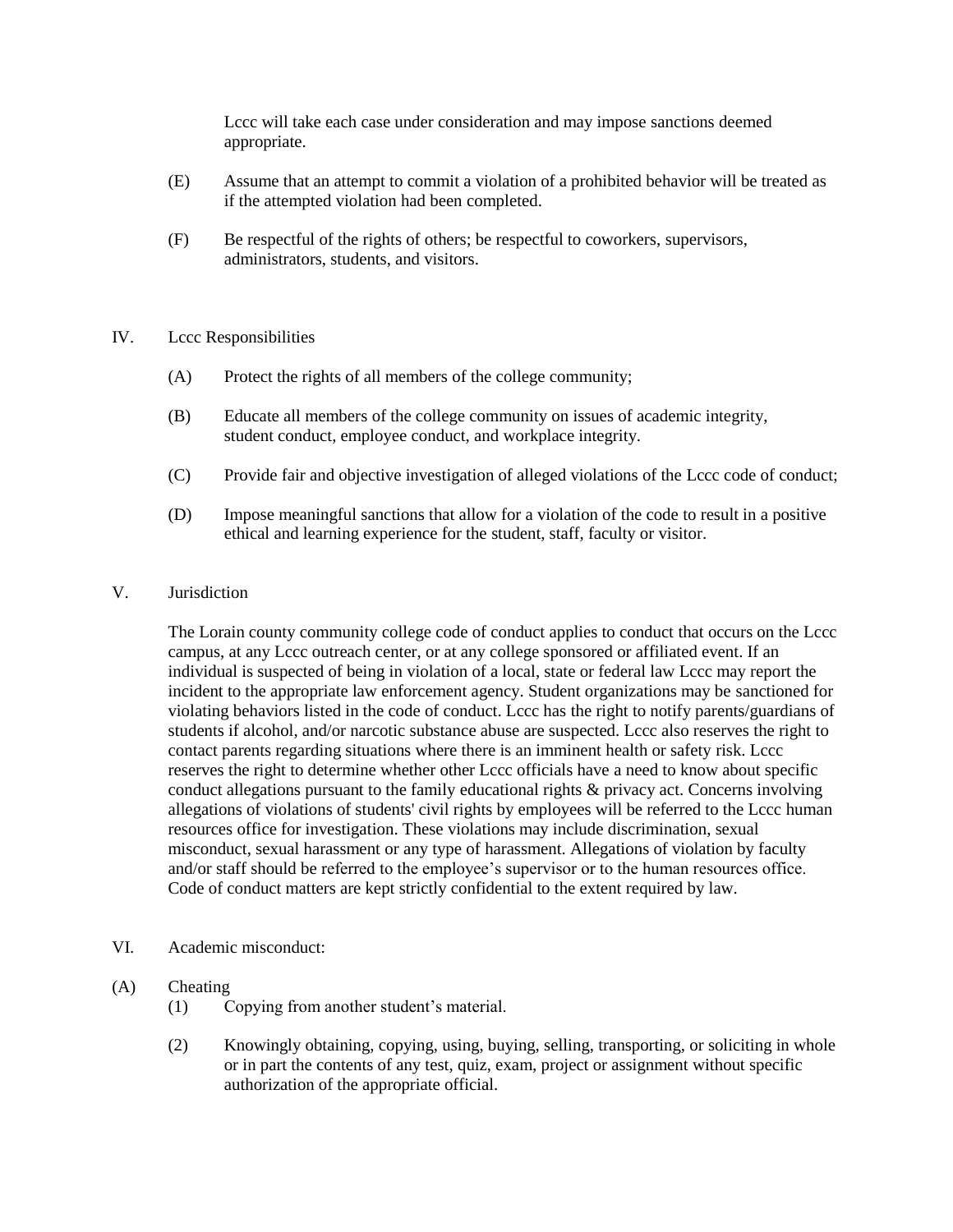- (3) Bribing or the attempt to bribe any person to obtain any test, grade(s), any grade changes(s), or any related information.
- (4) Buying or selling unauthorized information about any test, quiz, exam, project or assignment.
- (5) Using electronic devices during the administration of a quiz or exam.
- (6) Collaborating with others on any academic assignment or exam intended by the instructor to be completed by an individual student.
- (7) Substituting for another student or permitting any other person to substitute for oneself to take an exam.
- (8) Using notes, open textbooks or any other type assistance aid during an exam when not authorized by the instructor.
- (9) Recording any lectures on audio or video tape without instructor's permission.
- (10) Failure to comply with posted college laboratory and facility policies as well as posted programmatic policies.
- (B) Plagiarism
	- (1) The act of presenting the words, ideas or work of another person as one's own.
	- (2) Presenting as one's own the ideas, words, images, or any other supporting material for an academic assignment without appropriate citation of sources.
	- (3) Copying, pasting, downloading or importing any electronic material into work submitted for an academic assignment without appropriate citation of sources.
	- (4) Utilizing copyrighted material in violation of U.S. copyright law.
	- (5) Allowing one's own work to be utilized by another student as if it were that student's own work.

#### VII Prohibited behaviors

At all times, civility is expected from everyone on campus. Additionally, Lccc students, faculty and staff are expected to act in a respectful and professional manner while on campus, at campus sponsored events and in communicating with students, visitors and co-workers at all times. The following list contains examples of behavior subject to disciplinary action and/or other action by college authorities. Appropriate disciplinary action may include ejection from college property, suspension, expulsion, or dismissal so that collegiality, law and order can be maintained and the college may pursue its educational objectives and programs in an orderly manner. The list is not meant to be exhaustive or exclusive.

(1) Any act of academic dishonesty as described in the above section VI academic misconduct.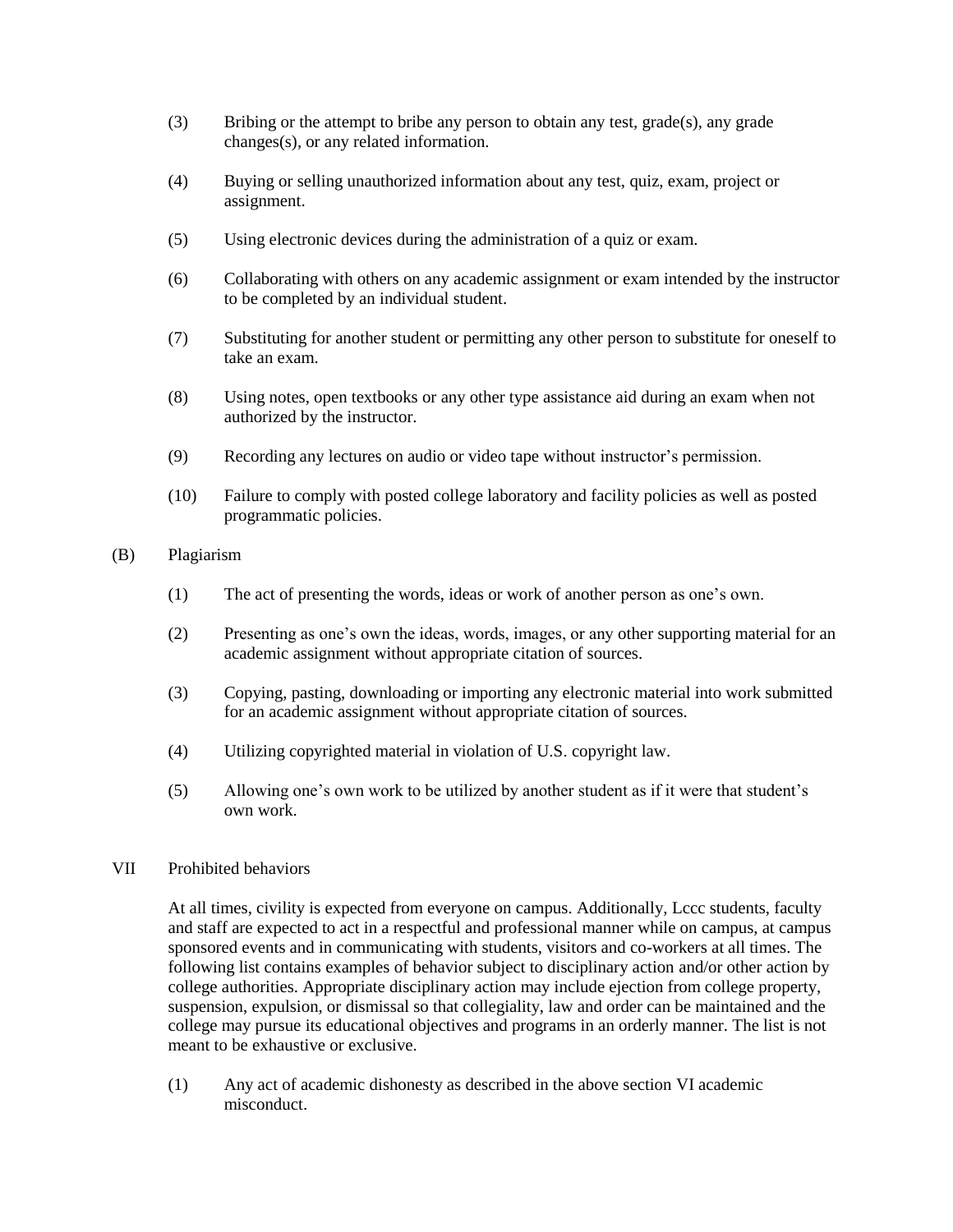- (2) Obstructing or disrupting teaching, administration, disciplinary procedures, general work flow or other college activities including the college's public service functions or other authorized activities on college owned or controlled property.
- (3) Verbal, physical, mental or sexual harassment or intimidation of a student, visitor, faculty or staff member including any abuse, stalking, signs or signals intended to mock or ridicule race, religion, age, sex, color, disability, sexual orientation, or national or ethnic origin while on college property or participating in a college-sponsored activity.
- (4) Physical or mental abuse, both verbal and/or written including electronically, detention, or conduct, which intentionally or recklessly endangers the health – mentally or physically, or safety of any person on property owned or controlled by the college, or at any college sponsored or supervised function.
- (5) Consensual, romantic and/or sexual relationships No one involved in a consensual romantic and/or sexual relationship shall have direct responsibility for evaluating the employment or academic performance, or for making decisions about promotion, tenure, or compensation of the other party in the relationship. Consensual relationships between a supervisor and an employee or an employee/faculty and a student are prohibited. Such relationships present concerns about consent, conflicts of interest, and unfair treatment of other students or employees. Such relationships can interfere with trust necessary for the educational process and the employment relationship to thrive.
- (6) Exhibiting bullying behavior including yelling and/or screaming, being physical with a person or objects with the intent or result of intimidation, threatening or disrespectful behavior towards a student, faculty or staff member or visitor.
- (7) Continued willful and disruptive behavior, profanity or vulgarity.
- (8) Unauthorized use, changing, deleting of any information or data contained in the Lccc student record computers, or the unauthorized use, changing, deleting of any information and data contained on any Lccc database.
- (9) Any use of electronic or other devices to make an audio, video or photograph record of any person while on college premises without their consent or authorization.
- (10) Making telephone calls to or from the college with the purpose to abuse, threaten, annoy, intimidate or harass another person.
- (11) Using the internet, e-mail, mobile phones or other digital technologies to threaten, harass or humiliate others.
- (12) Creating, sending, receiving or viewing obscene, harassing, or grossly inappropriate material.
- (13) Theft of or damage or intent of theft or damage to any college property or the property of others, and/or unauthorized possession of such property on college owned or leased premises including all computer programs, data and access to them.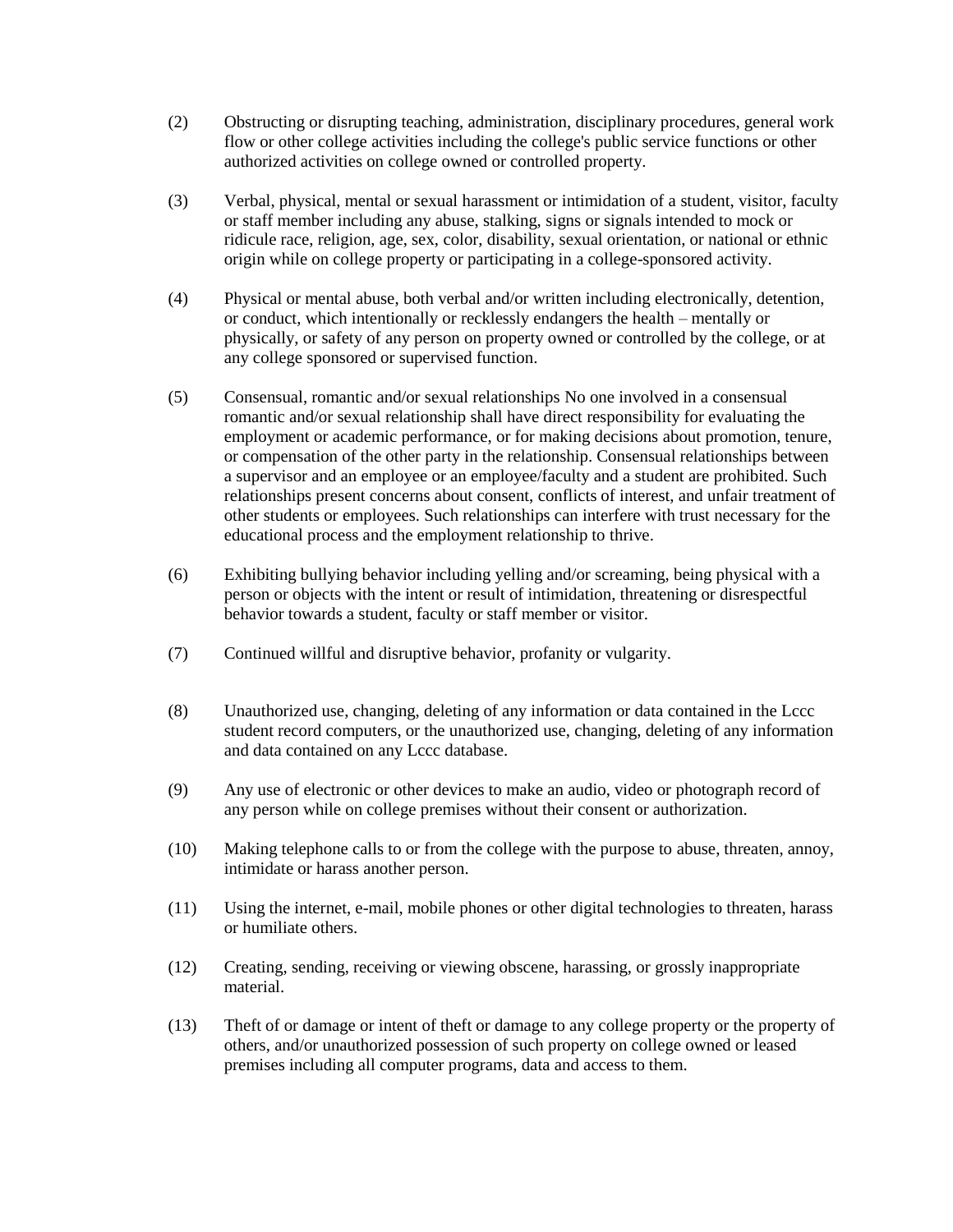- (14) Failing to comply with directives of college officials or law enforcement officers acting within the scope of their duties, or failing to identify oneself when requested to do so by campus security officers or law enforcement officers while on any leased or owned college property.
- (15) Making false reports or claims to law enforcement officers or college officials acting within the scope of their duties.
- (16) Falsifying documents/records and/ or misrepresenting of self or other information to a college office or official, either verbally or written.
- (17) Forging, altering, and/or using college and other documents, records, or instruments, with intent to harass, intimidate, defraud or furnish false information, or gain unauthorized access or attempted access of college records including all computer data, programs and related files.
- (18) Unauthorized entry to or use of any leased or owned college facilities.
- (19) Unauthorized possession, duplication, or use of keys, access codes or other modes of entry to any leased or owned campus facility.
- (20) Disorderly conduct, public intoxication, or lewd, indecent or grossly inappropriate conduct or expression while on any leased or owned college property.
- (21) Participating in any campus event and/or working on campus as an employee or student worker and being physically and/or mentally impaired due to the use of alcohol or any controlled substance.
- (22) Rioting or inciting others to riot. Participating in and/or initiating any type of physical altercations on any college owned property or at any college sponsored event.
- (23) Participating in an on-campus or off-campus demonstration, riot or activity that disrupts the normal operation of the college and its outreach centers and/or infringes on the rights of other members of the campus community.
- (24) Unauthorized use or alteration of fire alarm or firefighting equipment or other emergency safety devices while on any leased or owned college property.
- (25) Unauthorized possession or use of firearms or other potentially dangerous weapons, explosives, combustibles or dangerous chemicals; or the possession of any other objects with the intent to intimidate people, damage, injure or disrupt college activities on any leased or owned college property or at an off-campus college sponsored activity.
- (26) Using, possessing, selling or distributing illegal drugs, and drug paraphernalia on any leased or owned college property; selling or distributing narcotics or prescription medication on college leased or owned property.
- (27) Being under the influence of illegal drugs or narcotics while on college owned or controlled property or at college sponsored events.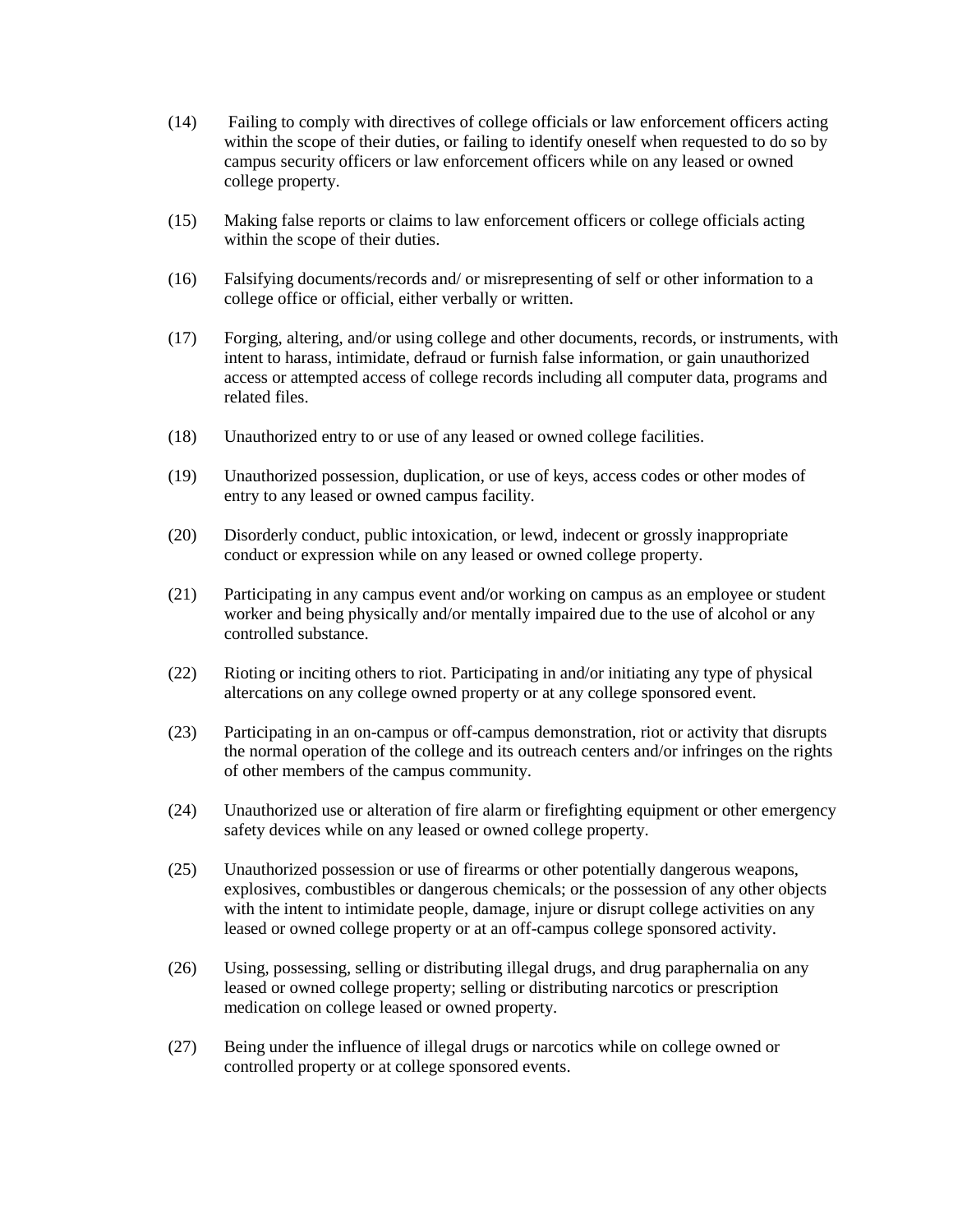- (28) Consuming, possessing or selling alcoholic beverages on college owned or controlled property except during college approved activities.
- (29) Operating a motor vehicle while under the influence of alcohol and/or drugs or in a reckless or dangerous manner while on any leased or owned college property or off campus while representing the college in an official capacity.
- (30) Smoking in any college building or enclosed walkway.
- (31) Knowingly presenting a worthless check in payment to the college or failure to make satisfactory arrangement for the settling of a debt or account with the college.
- (32) Using Lccc equipment, network connection or internet access to copy and/or share images, music, movies, television programs, publications, software, video or other copyrighted materials without the permission of the copyright owner.
- (33) Using Lccc equipment, network connections or internet access excessively for personal use, prohibiting/interfering with the regular production of work or academic activities or use of Lccc equipment, network connections, internet access and/or property to conduct personal business agendas, political activities or illegal activities.
- (34) Selling or promoting the sale of goods or services owned by or in the possession of the college or selling or promoting the sale of goods and services on college owned or controlled property. Exceptions include recognized organizations with permission from an appropriate college official.
- (35) Interfering with or disregarding emergency evacuation procedures such as willful disregard of a fire alarm.
- (36) Violating the college's parking and traffic rules and regulations.
- (37) Obstructing or impeding pedestrian and/or vehicular traffic on college property.
- (38) Gambling while on college property.
- (39) Damage to or littering on college premises or properties owned or leased by the college.
- (40) Bringing in or harboring an animal and/or pet in college facilities without authorization.

#### VIII. Enforcement authority

Authority has been delegated to the president and designated as appropriate to the director of campus security, campus security officers and others acting within the scope of their employment, to lawfully order violators of rules promulgated in section VII, prohibited behaviors, to do one or more of the following:

- $(1)$  Request the person(s) to cease and desist such activity;
- (2) Order the person(s) to immediately leave campus property and, upon failure of the person(s) to do so, to request assistance from appropriate law enforcement authorities.